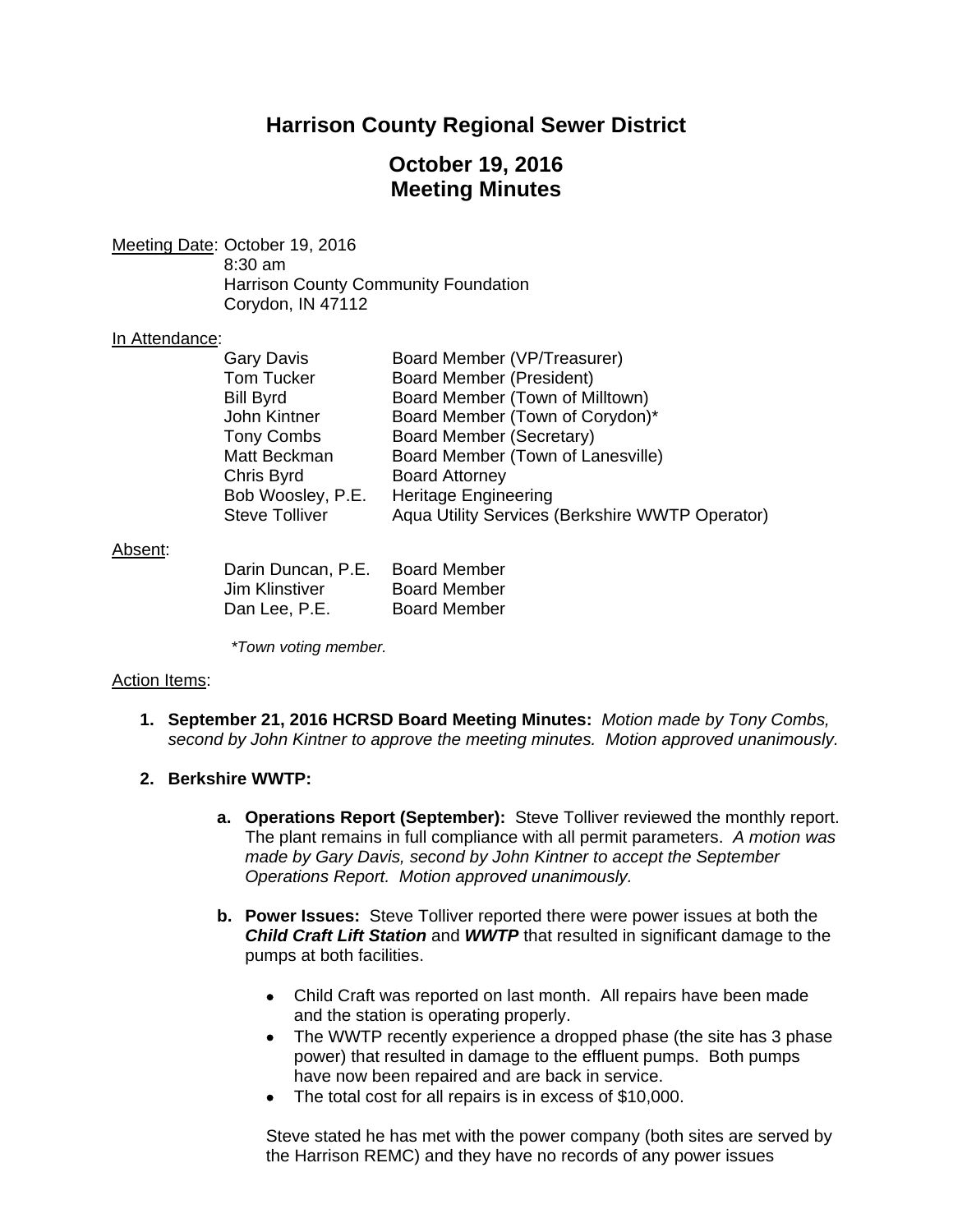HCRSD Mtg Minutes October 19, 2016 Page 2 of 3

> occurring and are not accepting responsibility for these power issues. In addition to the damage at the Child Craft Lift Station and WWTP there was also a power surge at the **Schmidt Cabinet Lift Station** that resulted in the motor protection unit being engaged. The motor protection unit was destroyed thus saving the any further damage to the station. The motor protection unit has since been replaced. The cost for the repairs at the Schmidt Lift Station were minimal. Steve recommended the Board make an insurance claim to cover the cost of these repairs as it is his opinion these repairs are due to no fault of the District and were beyond the District's control. Discussion was held and it was recommended the District look into installing protective devices at all facilities that could possibly prevent this from happening again in the future. Steve will follow up with Heritage Engineering and possibly an electrician to determine what options may be available. *A motion was made by Tony Combs, second by Gary Davis to allow the District to proceed with making an insurance claim for this repair work. Motion approved unanimously.* It was requested that Steve prepare a summary of the events that occurred and provide this narrative to Gary Davis for the insurance claim.

## **3. New Salisbury Sewer**

**a. Manholes along North Point Drive:** Bob Woosley reported the County is in the process of raising the two manholes that were paved over during the County's paving operations earlier this year.

## **4. Treasurers Report:**

- **a.** *Motion made by Tony Combs, second by John Kintner to approve the September Treasurer's Report. Motion approved unanimously.*
- **b.** *Motion made by Gary Davis, second by Tony Combs to pay the following claims. Motion approved unanimously.*

## *District Checking Account:*

| i. Harrison REMC-WWTP electric service                        | \$1,393.08     |
|---------------------------------------------------------------|----------------|
| ii. Duke Energy - lift station electric service               | \$21.72        |
| iii. Aqua Utility Services - Oct. WWTP Op. & Lift Sta. Maint. | $$14,352.88$ * |
| iv. Town of Corydon - Sept sewer bills                        | \$6,244.15     |
| v. Heritage Eng. - retainer/website/utility locate assistance | \$1,150.00     |
| vi. Dillman Chastain Byrd LLC - Board mtg/draft ordinance     | \$125.00       |

*\*Includes repairs to the WWTP and Child Craft Lift Station pumps.* 

## **5. Other Items:**

**a. Rate Ordinance No. 2016-02:** *A motion was made by John Kintner, second by Gary Davis to approve Ordinance No. 2016-02. Motion approved unanimously.* The Board discussed sending out a notice on future monthly customer bills to advise them of the New Salisbury Customers rate increase. Steve Tolliver said he would have this added to the bills they send out.